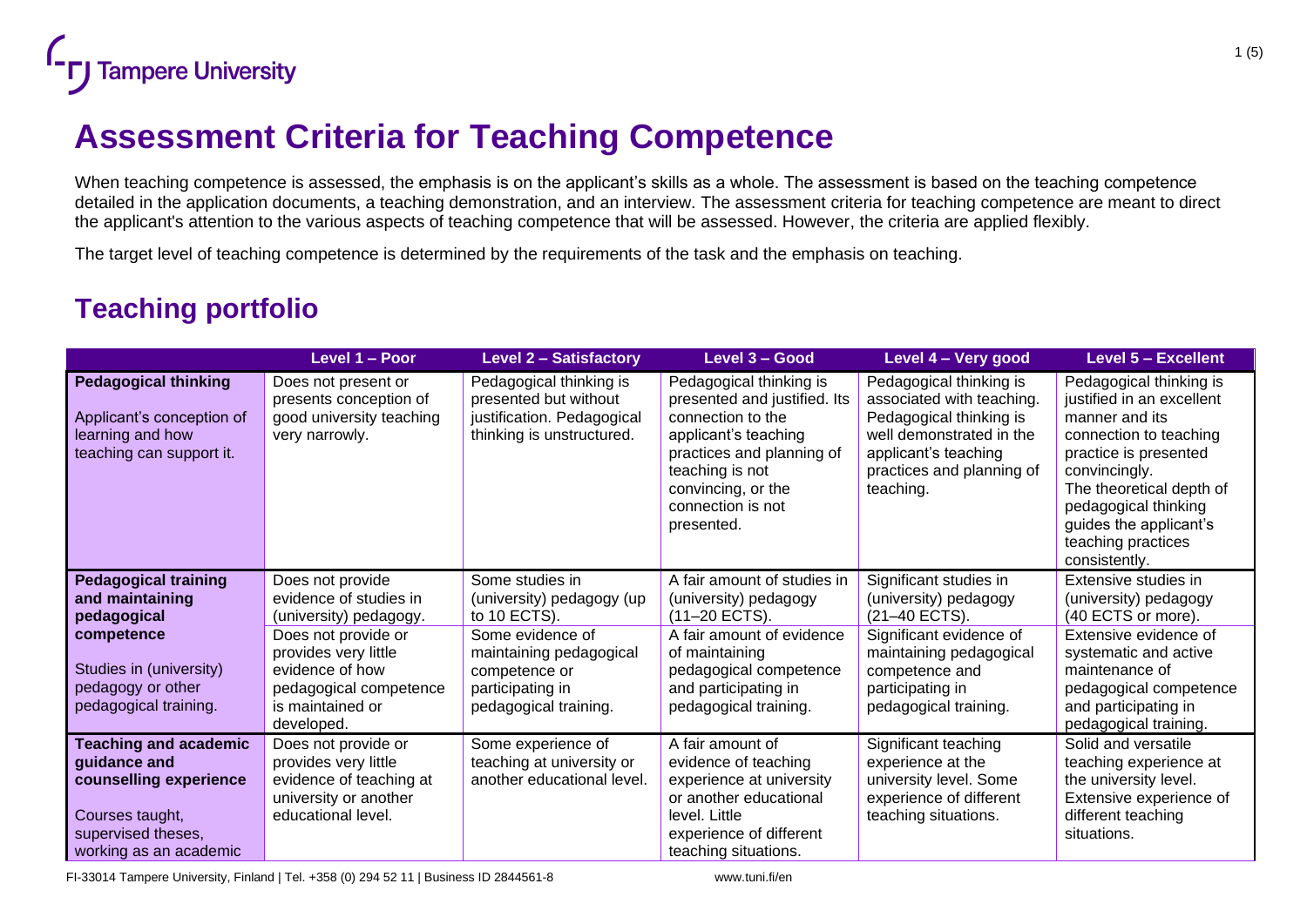

| tutor / personal study plan<br>(PSP) tutor, teaching and<br>guidance practices that<br>promote students'<br>learning and competence.<br>Use of learning materials,<br>physical and virtual<br>learning environments<br>and/or methods. | Does not provide or<br>provides very little<br>evidence of experience of<br>guidance at the university<br>level.                                                   | Some experience of<br>guidance at the university<br>level. Experience of e.g.<br>supervising project work<br>or acting as an academic<br>tutor/PSP tutor. | A fair amount of<br>experience in guiding<br>degree studies at the<br>university level.<br>Experience of e.g. various<br>supervision situations<br>and/or some supervision<br>of bachelor's- and<br>master's-level theses. | Significant experience of<br>supervision in degree<br>studies at the university<br>level. Experience of e.g. a<br>variety of supervision<br>situations and/or<br>supervising several<br>theses at bachelor's- and<br>master's-level or, to a<br>lesser extent, of<br>supervising doctoral<br>dissertations. | Solid and versatile<br>experience of supervision<br>at the university level (as<br>a responsible supervisor<br>of doctoral students).<br>Experience of a variety of<br>supervision situations and<br>the supervision of learning<br>processes. |
|----------------------------------------------------------------------------------------------------------------------------------------------------------------------------------------------------------------------------------------|--------------------------------------------------------------------------------------------------------------------------------------------------------------------|-----------------------------------------------------------------------------------------------------------------------------------------------------------|----------------------------------------------------------------------------------------------------------------------------------------------------------------------------------------------------------------------------|-------------------------------------------------------------------------------------------------------------------------------------------------------------------------------------------------------------------------------------------------------------------------------------------------------------|------------------------------------------------------------------------------------------------------------------------------------------------------------------------------------------------------------------------------------------------|
|                                                                                                                                                                                                                                        | No or very limited<br>evidence of using learning<br>materials, learning<br>environments and/or<br>methods.                                                         | Some evidence of using<br>learning materials,<br>learning environments<br>and/or methods.                                                                 | A fair amount of evidence<br>of using learning<br>materials, learning<br>environments and/or<br>methods.                                                                                                                   | Significant evidence of<br>using learning materials,<br>learning environments<br>and/or methods.                                                                                                                                                                                                            | Varied evidence of the<br>appropriate use of<br>different learning<br>materials, learning<br>environments and/or<br>methods to support<br>students' learning and<br>competence<br>development.                                                 |
| <b>Development of</b><br>teaching and guidance<br>Use and development of<br>learning materials (e.g.                                                                                                                                   | Does not provide or<br>provides very little<br>evidence of the<br>development of learning<br>materials.                                                            | Some evidence of the<br>development of learning<br>materials.                                                                                             | A fair amount of evidence<br>of the development of<br>learning materials.                                                                                                                                                  | Varied evidence of the<br>development of learning<br>materials.                                                                                                                                                                                                                                             | Up-to-date teaching<br>material, produced or<br>compiled to promote<br>learning, has been made<br>for open use.                                                                                                                                |
| presentation materials,<br>videos, publications,<br>textbooks and other<br>learning materials) and<br>learning environments.<br>Using teaching practices,<br>feedback, and research to                                                 | Does not provide or<br>provides very little<br>evidence of the<br>development of physical<br>and/or virtual learning<br>environments and/or<br>teaching practices. | Some evidence of the<br>development of physical<br>and/or virtual learning<br>environments and/or<br>teaching practices.                                  | A fair amount of<br>evidence of appropriate<br>development of physical<br>and/or virtual learning<br>environments and/or<br>teaching practices.                                                                            | Evidence of reasoned<br>and varied development<br>of physical and/or virtual<br>learning environments<br>and/or teaching<br>practices.                                                                                                                                                                      | Evidence of a well-<br>founded, varied, and<br>sustained development<br>of physical and/or virtual<br>learning environments<br>and teaching practices.                                                                                         |
| develop teaching and<br>academic guidance.<br>Making visible his/her own<br>development work.                                                                                                                                          | Does not provide or<br>provides very little<br>evidence of collecting and<br>using student or peer<br>feedback.                                                    | Some evidence of<br>collecting and/or using<br>student or peer feedback.                                                                                  | Appropriate collection of<br>feedback. A fair amount of<br>evidence of feedback<br>being used in the<br>development of teaching.                                                                                           | The systematic collection<br>of feedback during<br>courses has been<br>adopted as an<br>indispensable tool for the<br>development of teaching.                                                                                                                                                              | The systematic and<br>sustained collection of<br>feedback during courses<br>is recognised as an<br>indispensable tool for the<br>development of<br>teaching.                                                                                   |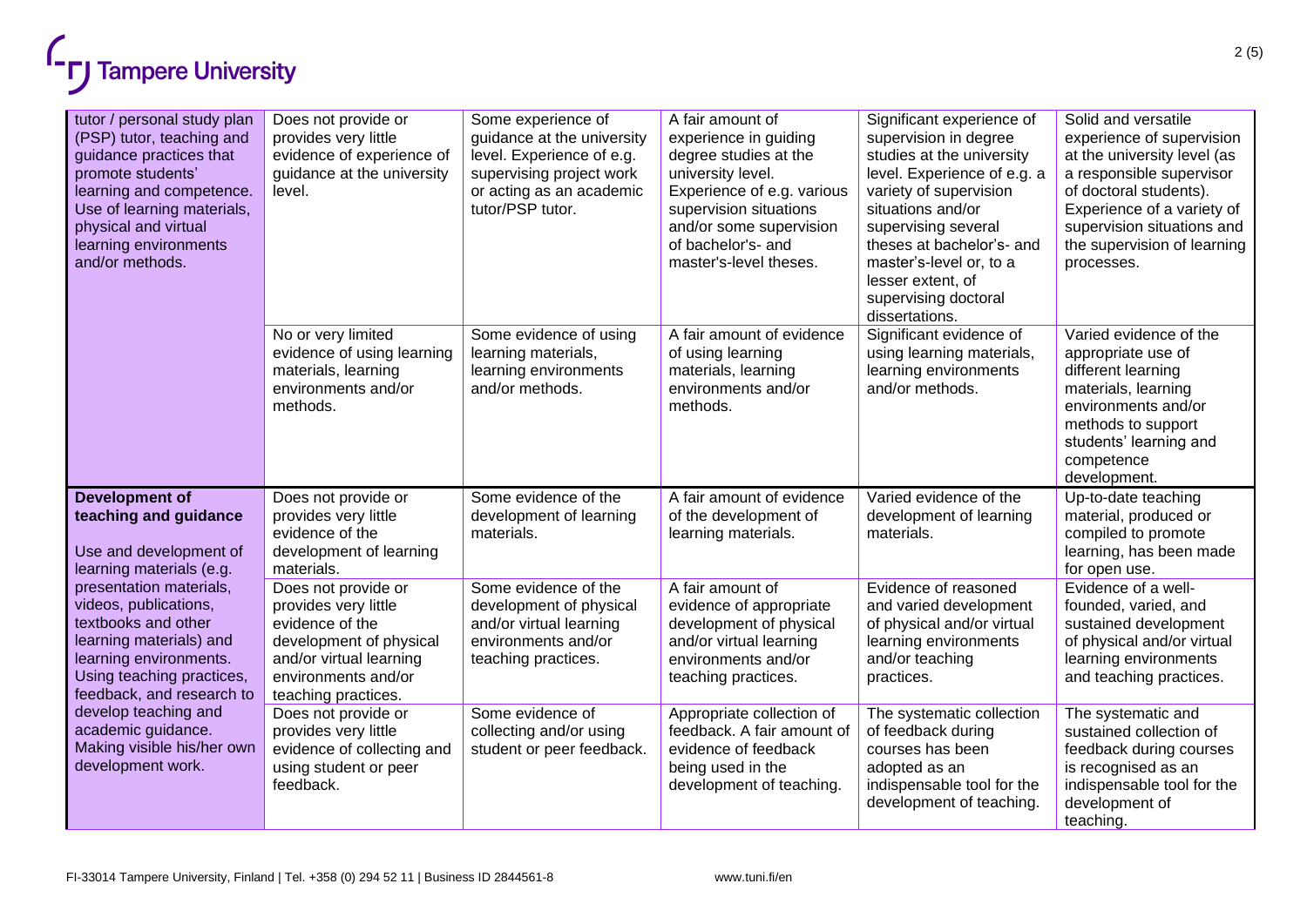|                                                                                                                                                                                                                                                                                                                        | Does not provide or<br>provides very little<br>evidence of the use of<br>his/her own or others'<br>research as part of the<br>development of teaching<br>and/or guidance. | Some evidence of using<br>his/her own or others'<br>research as part of the<br>development of teaching<br>and/or guidance (e.g.<br>development work or<br>research has been<br>presented to the public).                                                                                                  | Conducts research that is<br>used in the development<br>of teaching and/or<br>guidance.                                                                                                                                                                                                                                             | Uses his/her own<br>research as part of the<br>development of teaching<br>and/or guidance and has<br>published research<br>related to the<br>development of teaching.<br>e.g. at national seminars<br>and/or conferences.                                                      | Uses his/her own<br>research as part of the<br>development of teaching<br>and/or guidance and has<br>published research<br>related to the<br>development of teaching<br>in peer-reviewed<br>national or international<br>publication channels in<br>his/her field.                                                                                       |
|------------------------------------------------------------------------------------------------------------------------------------------------------------------------------------------------------------------------------------------------------------------------------------------------------------------------|---------------------------------------------------------------------------------------------------------------------------------------------------------------------------|-----------------------------------------------------------------------------------------------------------------------------------------------------------------------------------------------------------------------------------------------------------------------------------------------------------|-------------------------------------------------------------------------------------------------------------------------------------------------------------------------------------------------------------------------------------------------------------------------------------------------------------------------------------|--------------------------------------------------------------------------------------------------------------------------------------------------------------------------------------------------------------------------------------------------------------------------------|----------------------------------------------------------------------------------------------------------------------------------------------------------------------------------------------------------------------------------------------------------------------------------------------------------------------------------------------------------|
| <b>Teaching cooperation</b><br>and community-based<br>teaching development<br>Cooperation with<br>teachers, students,<br>working life and other<br>stakeholders, and<br>community-based<br>learning process<br>development (e.g. course<br>and degree programme<br>development, curriculum<br>development), working in | Does not provide or<br>provides very little<br>evidence of collaborative<br>teaching or collaborative<br>learning development.                                            | Some evidence of<br>collaborative teaching or<br>community-based<br>learning development. For<br>example, has participated<br>in a teaching development<br>group within his/her field<br>of study or uses<br>stakeholder cooperation<br>to a limited extent in the<br>development of his/her<br>teaching. | A fair amount of evidence<br>of collaborative or<br>community-based<br>teaching development.<br>For example, has<br>participated in several<br>teaching development<br>groups within his/her<br>higher education<br>institution (HEI) and/or<br>uses stakeholder<br>collaboration in the<br>development of his/her<br>own teaching. | Diverse evidence of<br>collaborative or<br>community-based<br>teaching development.<br>For example, has<br>participated in teaching<br>development groups both<br>within his/her HEI and at<br>national level and/or uses<br>stakeholder collaboration<br>to develop teaching. | Long-term and sustained<br>evidence of active<br>cooperation in teaching<br>and community-based<br>teaching development.<br>For example,<br>participation in teaching<br>development groups at<br>his/her own HEI, national<br>and international level<br>and/or extensive use of<br>stakeholder collaboration<br>within the HEI to develop<br>teaching. |
| different cooperation<br>networks, interdisciplinary<br>and international<br>cooperation.                                                                                                                                                                                                                              | Does not describe or<br>describes very narrowly<br>his/her role in community-<br>based educational<br>development.                                                        | Describes narrowly<br>educational cooperation<br>that has been done or<br>his/her role in community-<br>based education<br>development.                                                                                                                                                                   | Describes well<br>educational cooperation<br>that has been done or<br>his/her role in the<br>development of<br>community-based<br>education. Little evidence<br>of involvement in national<br>educational cooperation.                                                                                                              | Describes versatilely<br>educational cooperation<br>that has been done or<br>his/her active role in the<br>community-based<br>development of<br>education. Evidence of<br>involvement in national<br>and/or international<br>cooperation in<br>education.                      | Describes broadly and<br>in-depth educational<br>cooperation that has<br>been done or his/her<br>active role in the<br>community-based<br>development of<br>education. Evidence of<br>active involvement in<br>international education<br>cooperation.                                                                                                   |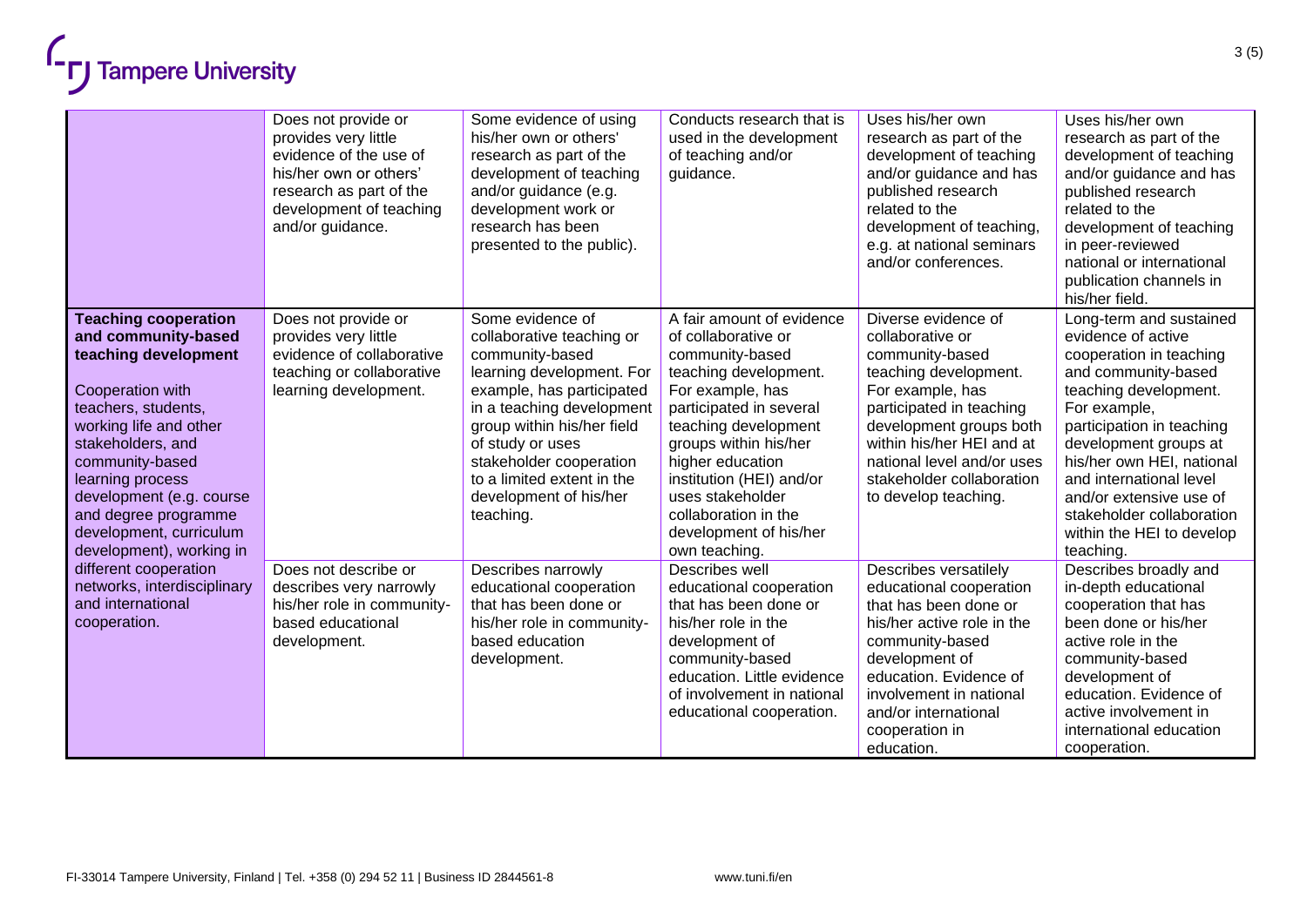

## **Teaching demonstration**

|                                                                                                                                                                                                | Level 1 - Poor                                                                                                                                                                                          | Level 2 - Fair                                                                                                                                                                                                       | Level 3 - Good                                                                                                                                                                                   | Level 4 – Very good                                                                                                                                                                                                                                            | Level 5 - Excellent                                                                                                                                                                                                                                                                                                                  |
|------------------------------------------------------------------------------------------------------------------------------------------------------------------------------------------------|---------------------------------------------------------------------------------------------------------------------------------------------------------------------------------------------------------|----------------------------------------------------------------------------------------------------------------------------------------------------------------------------------------------------------------------|--------------------------------------------------------------------------------------------------------------------------------------------------------------------------------------------------|----------------------------------------------------------------------------------------------------------------------------------------------------------------------------------------------------------------------------------------------------------------|--------------------------------------------------------------------------------------------------------------------------------------------------------------------------------------------------------------------------------------------------------------------------------------------------------------------------------------|
| <b>Construction of the</b><br>teaching situation<br>Learning outcomes and<br>objectives of teaching,<br>time management and<br>consideration for the<br>starting level of the<br>target group. | Learning outcomes and<br>the objectives of the<br>teaching situation are not<br>presented. The starting<br>level of the target group is<br>not considered.                                              | Learning outcomes and<br>objectives of the teaching<br>situation are presented.<br>Connection to the wider<br>whole is unclear. The<br>starting level of the target<br>group is considered to a<br>small extent.     | The learning outcomes or<br>objectives of the teaching<br>situation are presented<br>and structured as part of<br>a broader context. The<br>starting level of the target<br>group is considered. | The learning outcomes or<br>objectives of the teaching<br>situation are clearly<br>presented and<br>appropriately connected<br>to a wider whole. The<br>starting level of the target<br>group is considered.                                                   | The learning outcomes or<br>objectives of the teaching<br>situation are presented, and<br>they are connected to the<br>wider whole meaningfully<br>and appropriately. The<br>starting level of the target<br>group is considered<br>successfully.                                                                                    |
|                                                                                                                                                                                                | There are clear<br>shortcomings in terms of<br>the structure, rhythm, and<br>time management of the<br>teaching situation.                                                                              | There are some<br>shortcomings in terms of<br>the structure, rhythm, or<br>time management of the<br>teaching situation.                                                                                             | The teaching situation is<br>well structured and has<br>an appropriate rhythm.<br>The given time frame is<br>respected.                                                                          | The teaching situation is<br>structured and has an<br>appropriate rhythm to<br>maintain interest. The<br>whole is well adjusted to<br>the given time frame.                                                                                                    | The teaching situation is well<br>structured and has an<br>excellent rhythm that<br>maintains interest. The whole<br>is very well adjusted to the<br>given time frame and time<br>use is appropriate.                                                                                                                                |
| <b>Structuring the</b><br>content of teaching<br>Conceptualising the<br>whole, research<br>orientation and<br>guidance for active and<br>critical thinking.                                    | The content of the<br>teaching demonstration<br>is poorly linked to the<br>given guidelines. There<br>are shortcomings in the<br>delimitation of the<br>content, and the overall<br>picture is unclear. | The content of the<br>teaching demonstration is<br>linked to the given<br>guidelines. The<br>delimitation and selection<br>of content could be<br>clearer. The overall<br>picture is understood in<br>some respects. | The content of the<br>teaching demonstration is<br>largely aligned with the<br>given guidelines. The<br>content is clearly selected<br>and delimited to form a<br>coherent whole.                | The content of the<br>teaching demonstration is<br>aligned with the given<br>guidelines. The content<br>has been selected and<br>delimited in a meaningful<br>way to form a coherent<br>whole.                                                                 | The content of the teaching<br>demonstration corresponds<br>well to the given guidelines.<br>The content has been<br>selected and delimited in a<br>meaningful way to form a<br>coherent and interesting<br>whole.                                                                                                                   |
|                                                                                                                                                                                                | No theory or research is<br>utilised in the teaching.                                                                                                                                                   | Some relevant theory or<br>research is utilized but<br>not elaborated more<br>clearly.                                                                                                                               | The research orientation<br>of the teaching is<br>conveyed. The teaching<br>draws on theory or<br>research in the field,<br>which is explained in a<br>comprehensible manner.                    | The research orientation<br>of the teaching is very<br>well conveyed. The<br>teaching draws on<br>relevant theory and/or<br>research, which is<br>presented in a clear and<br>insightful way. The<br>relevance of the<br>research perspective is<br>justified. | The research orientation of<br>the teaching is excellently<br>conveyed. The teaching<br>makes use of a wide range of<br>relevant theory and/or<br>research, which is clearly<br>explained and examined with<br>insight and critical<br>understanding. The<br>relevance of the research<br>perspective is appropriately<br>justified. |